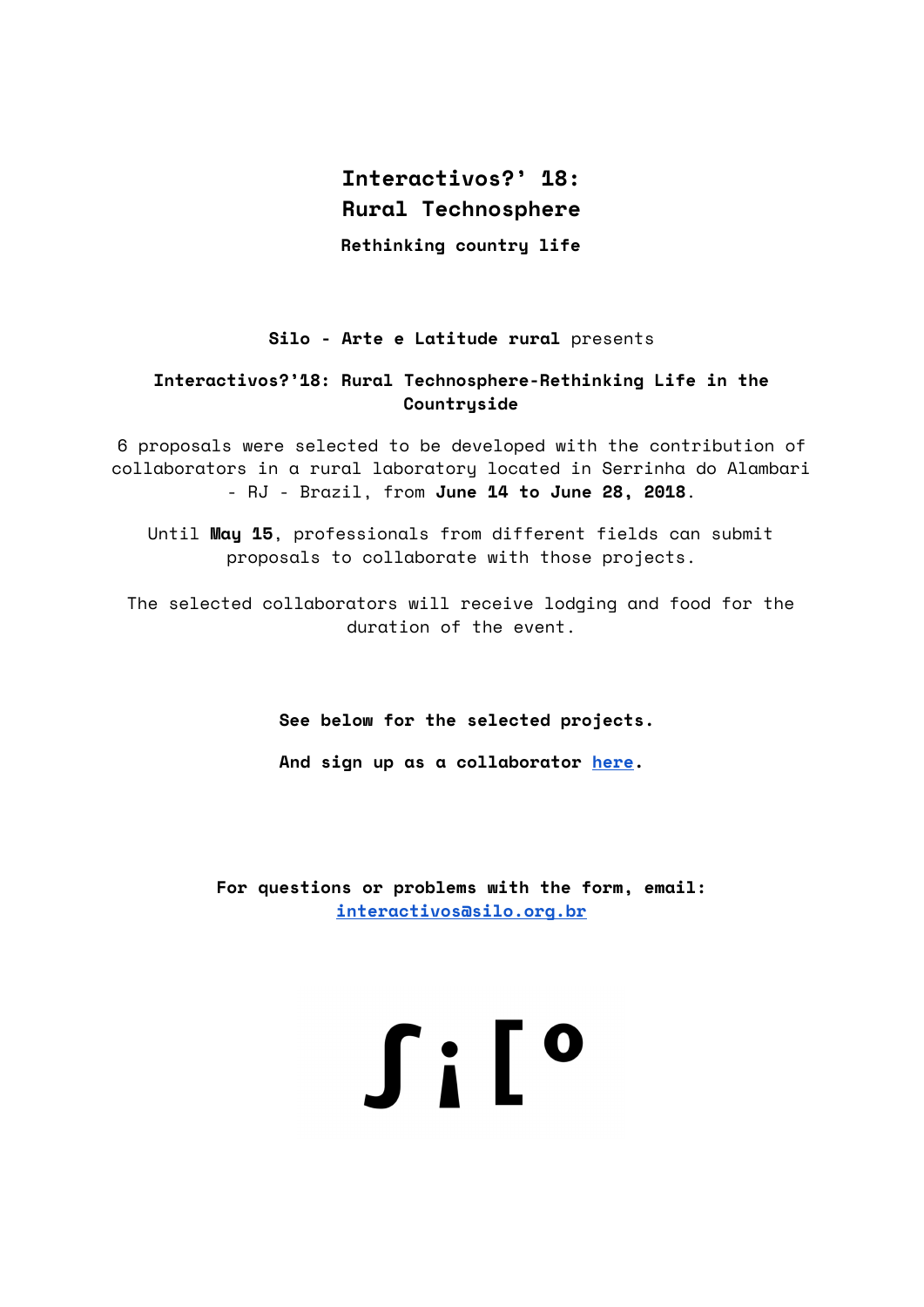# **INTERNATIONAL CALL**

# **Interactivos?'18 : Rural Technosphere Rethinking country life**

### **CONTEXT**

**Interactivos?** is a laboratory for development of projects in a collaborative way. This edition has as theme the rural technosphere and its environmental infrastructures.

In geography, the technological layer that is produced by human intervention in the lithosphere, atmosphere, hydrosphere and terrestrial biosphere is called technosphere. So what types of interventions can be done in the rural sphere considering the sustainable development of populations and respecting the needs of the environment?

Encouraging the intersection of popular, scientific, technical and artistic knowledges, this edition of **Interactivos?'18**, named **Rural Technosphere**, wishes to receive projects that explore propositions or solutions related to the problems we face in the countryside, especially those that are attentive to ecological and social issues.

After about four decades of agro-industrial activity, what do we know about the rural universe and what knowledge can be generated from it? This is intended to be an open space for the creation of ecological infrastructures in the rural environment considering bioarchitecture, agroecological crops, communication, transport systems, drainage systems, education, science, art and everything else that has an intersection with the rural space.

#### **CONDITIONS**

To the collaborators of the laboratory we offer: lodging, food; work environment with tools and internet connection; collective spaces for meetings; tutors and technicians to assist in the development of the projects, as well as theoretical, aesthetic and conceptual support.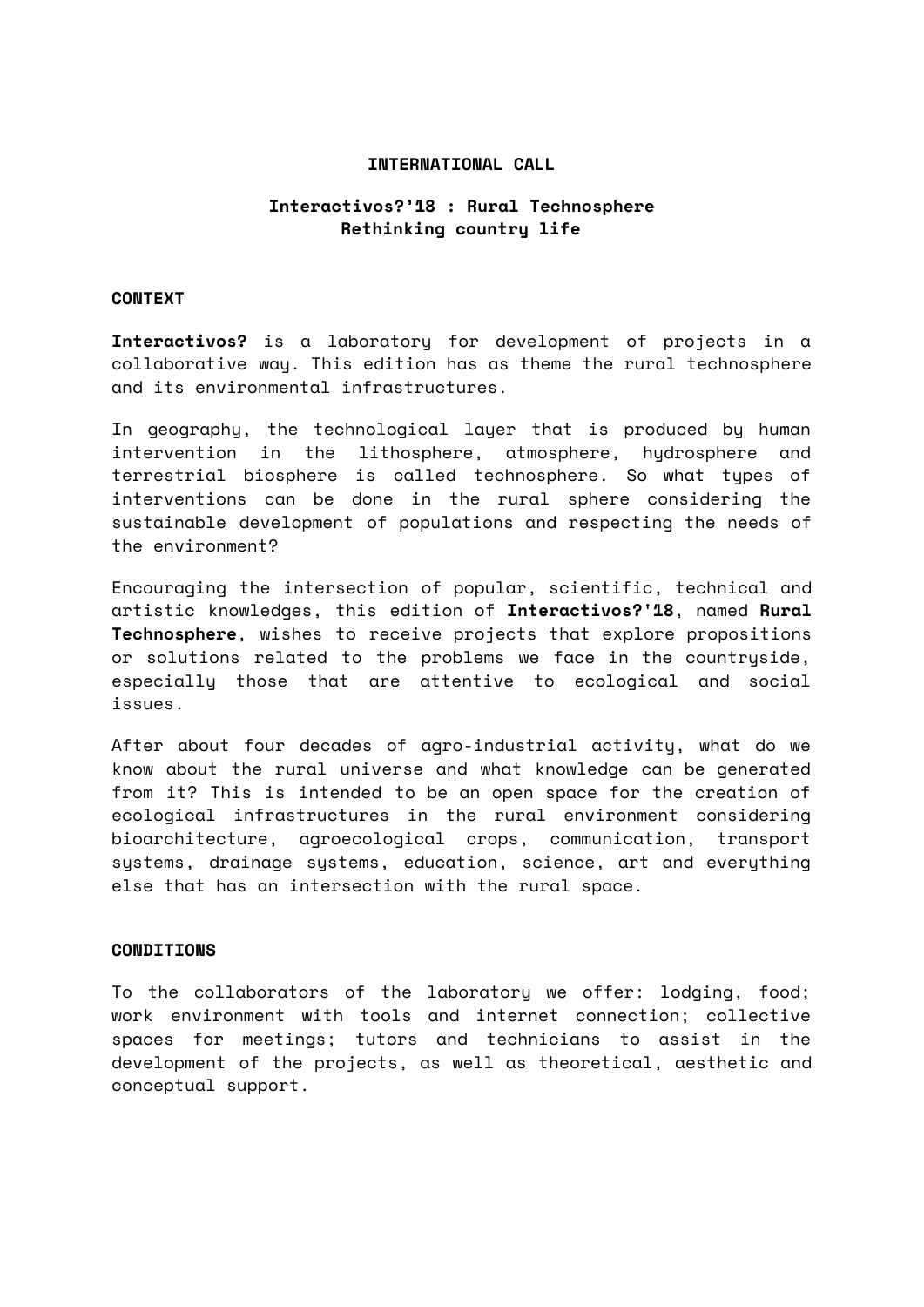# **METHODOLOGY**

This work methodology aims to be a platform for research, production and collective learning that starts from the development of the selected projects. 5 Proposals will be selected to be developed in multidisciplinary groups composed by the project proponents and up to 5 collaborators, with the advice of tutors (if necessary), in this case aiming at concept, technique, methodologies and mediations. The call for collaborators will be launched after the selection of the projects. Each working group should think about having a prototype of their idea at the end of the process.

One of the key objectives of the program is to foster the development, dissemination and free access to networks of collaboration and knowledge.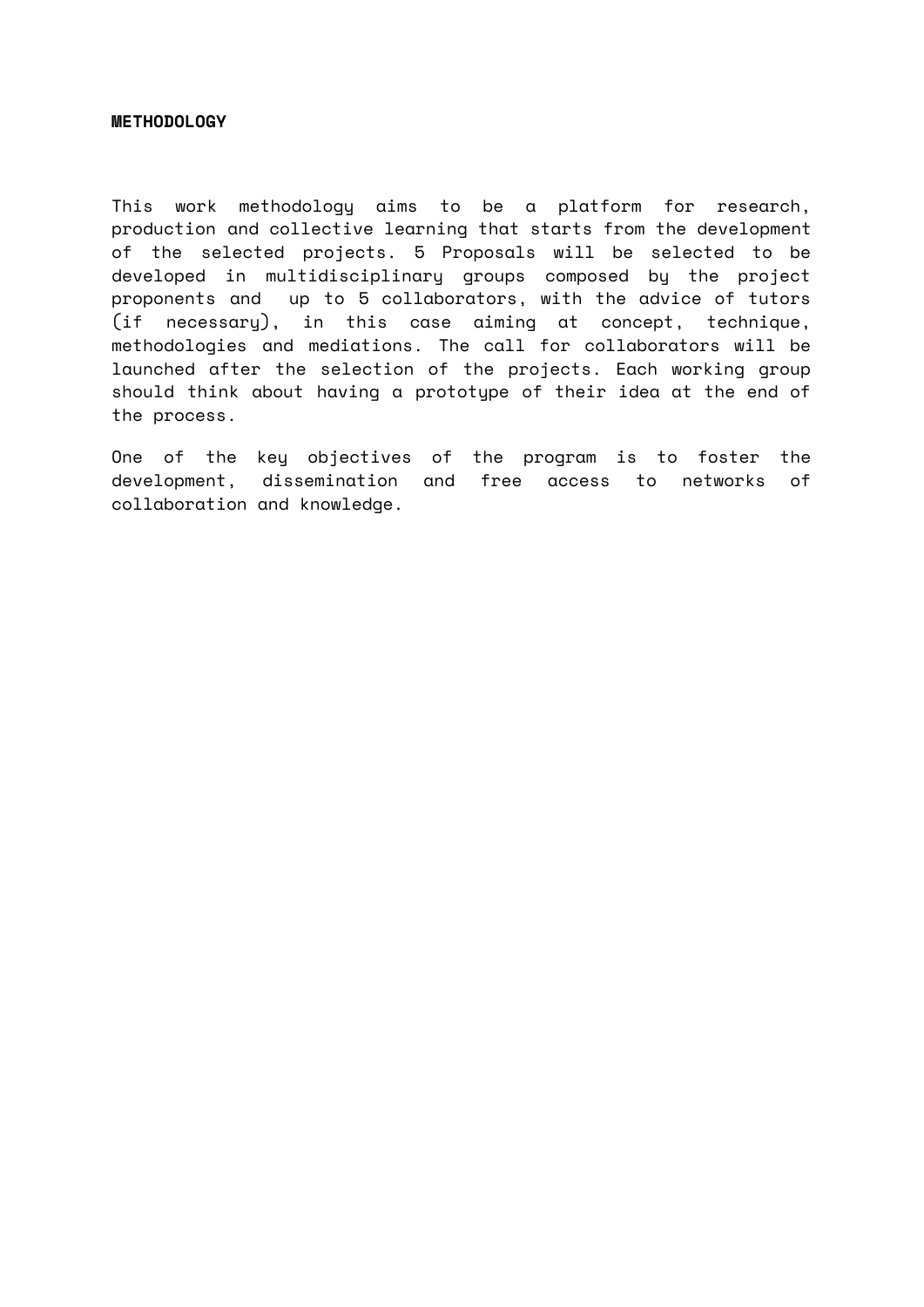#### **● LAB DE FERTILIZACIÓN A BASE DE BIOFERTILIZANTES**

**ANDRES MAURICIO MONCAYO MONCAYO | Chachagüí, Nariño, Colombia.**



Creation of a small laboratory for the cultivation of biofertilizers: liquid fertilizers with a lot of balanced energy and minerals prepared from fresh manure, dissolved in water and enriched with milk and molasses, fermented in plastic tanks, under an anaerobic system and enriched with mineral salts such as sulfates of magnesium, zinc, copper, etc. We also aim to manufacture Ajidol (which is an organic product that has insecticidal effects), Ash Broth (natural Fungicide), and develop efficient microorganisms to make manure tea and biostimulants with aloe vera.

# **Profile for Collaborators:**

People who work in the fields, coffee growers, people who have home gardens or other crops, professionals in agricultural technology, people who have knowledge in hydroponics.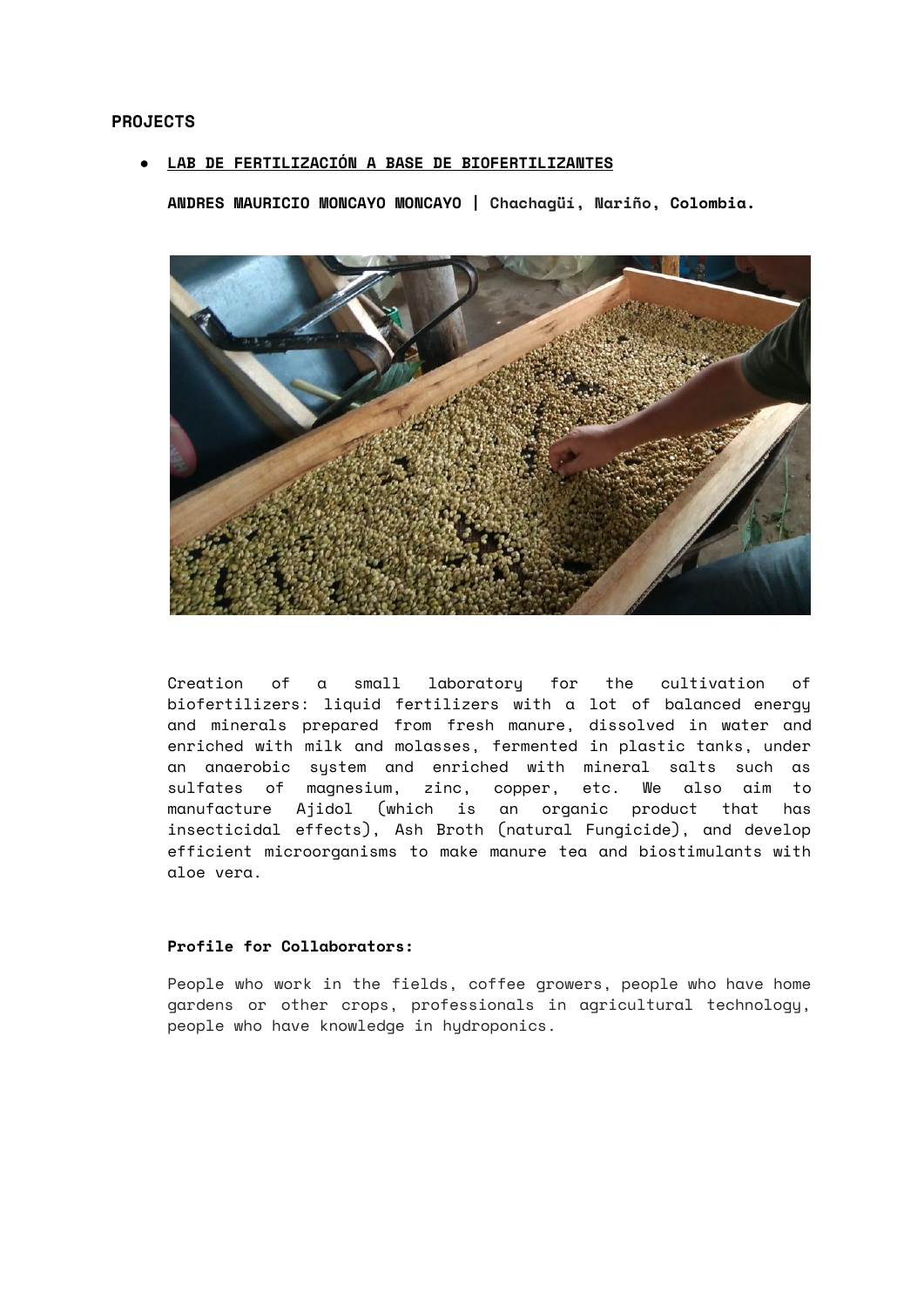**● NGUARA - GUIDE TO THE CONSTRUCTION OF ANIMAL AND HUMAN COVERINGS DANIEL DA SILVA ALMEIDA, TOMMI EDNARDO DA COSTA E GABRIELA DI SESSA** | **Resende, Rio de Janeiro, Brasil**



Elaboration of a manual outlining practical solutions for human settlements or animal shelters using ancestral techniques (such as Nguara Puris) and contemporary techniques (biodynamics, permaculture, syntropy) emphasizing the use of natural materials like bamboo. The goal is to compile technologies that may be useful in creating these shelters and group them together in a guide to encourage the use of sustainable technologies for the creation of rural human settlements. As a prototype we will develop something like a chicken coop and a small temporary shelter.

# **Profile for Collaborators:**

Production engineers or material engineers; Designers with experience in the use of natural material; Bioconstructors or architects with experience in the use of bamboo; Woodworkers; Representatives of ancestral communities (mainly Puri Indians); Permaculturists; Illustrators; Graphic designers; Content Editors; Photographers.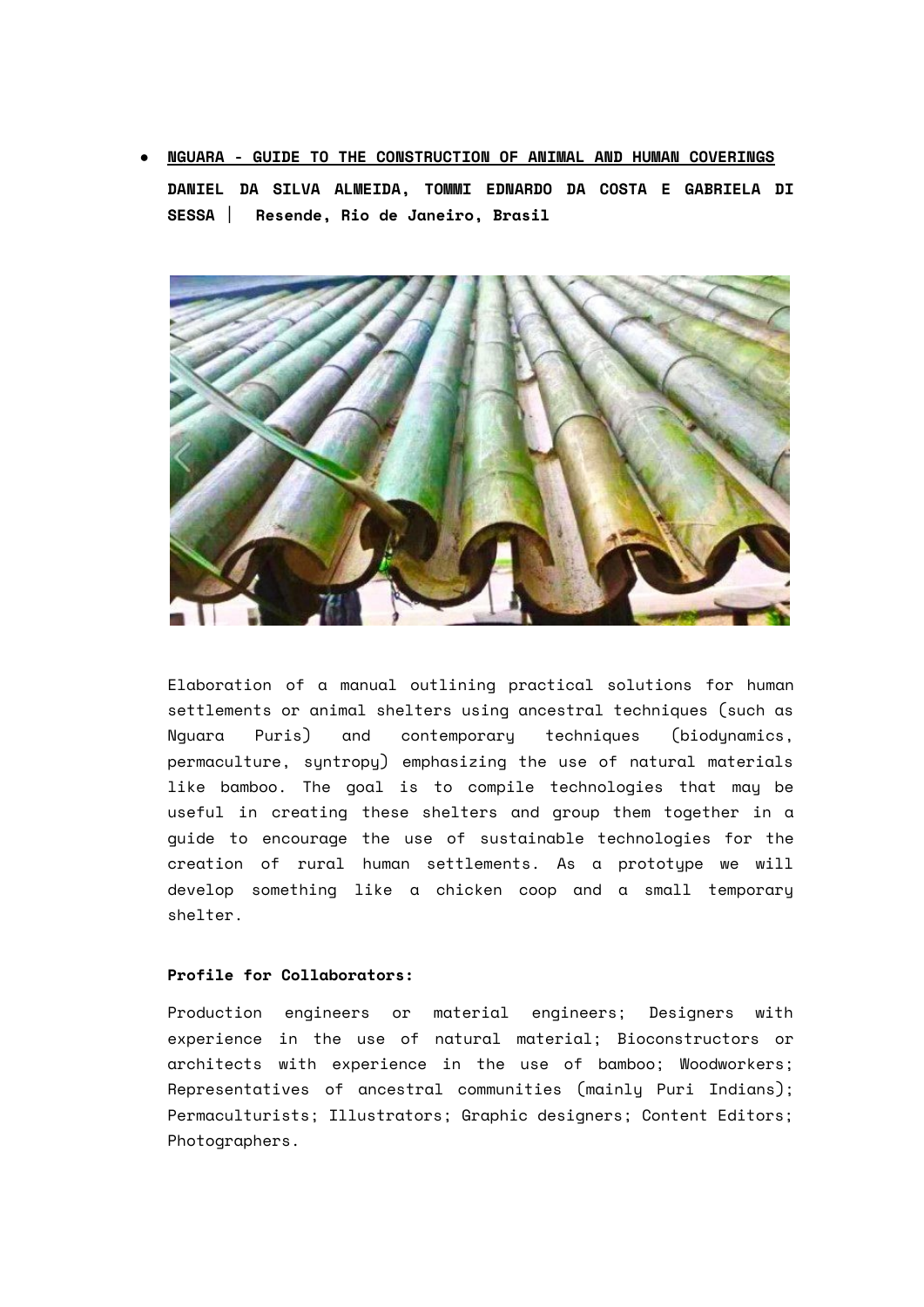# **● FULL COMPOST**

**OSCAR BRACAMONTE | Santa Fé, Argentina**



Construction of an efficient compost system for rapid and uniform decomposition, with great economies of scale, rapid transformation of waste into economic income, capable of transforming a great variety of waste into compost. The objective is to build a device that requires less space, time and that can also treat any organic waste.

# **Profile for Collaborators:**

Professionals with knowledge in mechanics or electromechanics, welding, chemist technicians or chemical engineers, students, permaculture specialists and enthusiasts..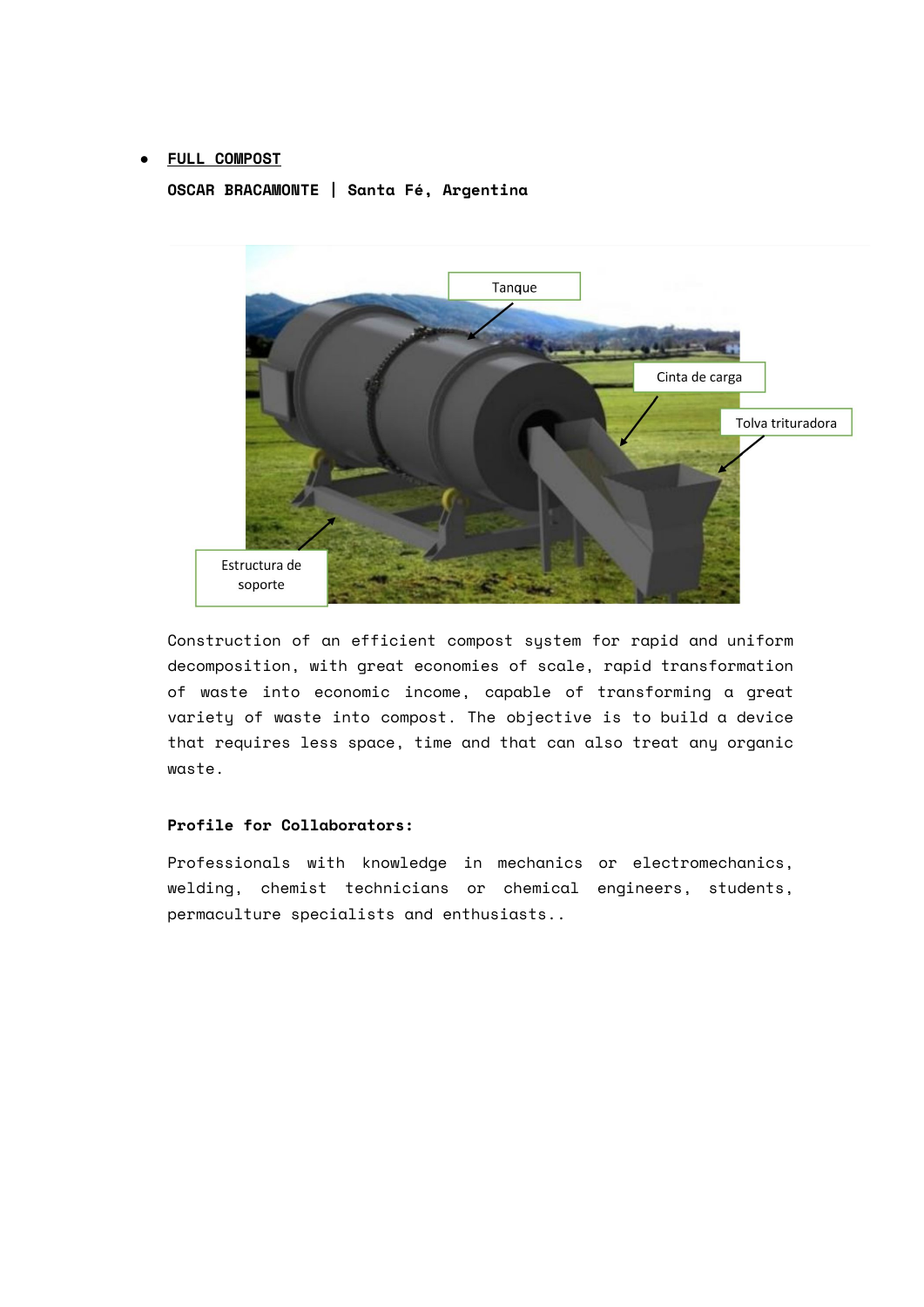# **● PROJETO GERMINAÇÃO**

**ANDRÉIA PREVIATO BOTELHO, | Santos, São Paulo , Brasil**



Implementation of agroforestry micro modules using techniques such as hugelkulture and mulching with the objective of developing possible low-cost low-maintenance alternatives for agriculture, collaborating for forest enrichment, valuing the oral tradition, supporting food security and variety by implementing planned planting systems with fruit, herbal and native species of the region.

# **Profile for Collaborators:**

Engineers; students or people interested in agroecology, agroforestry, permaculture, biodynamics, planting in rural areas and food production; design professionals; audiovisual producers; people who enjoy manual labor.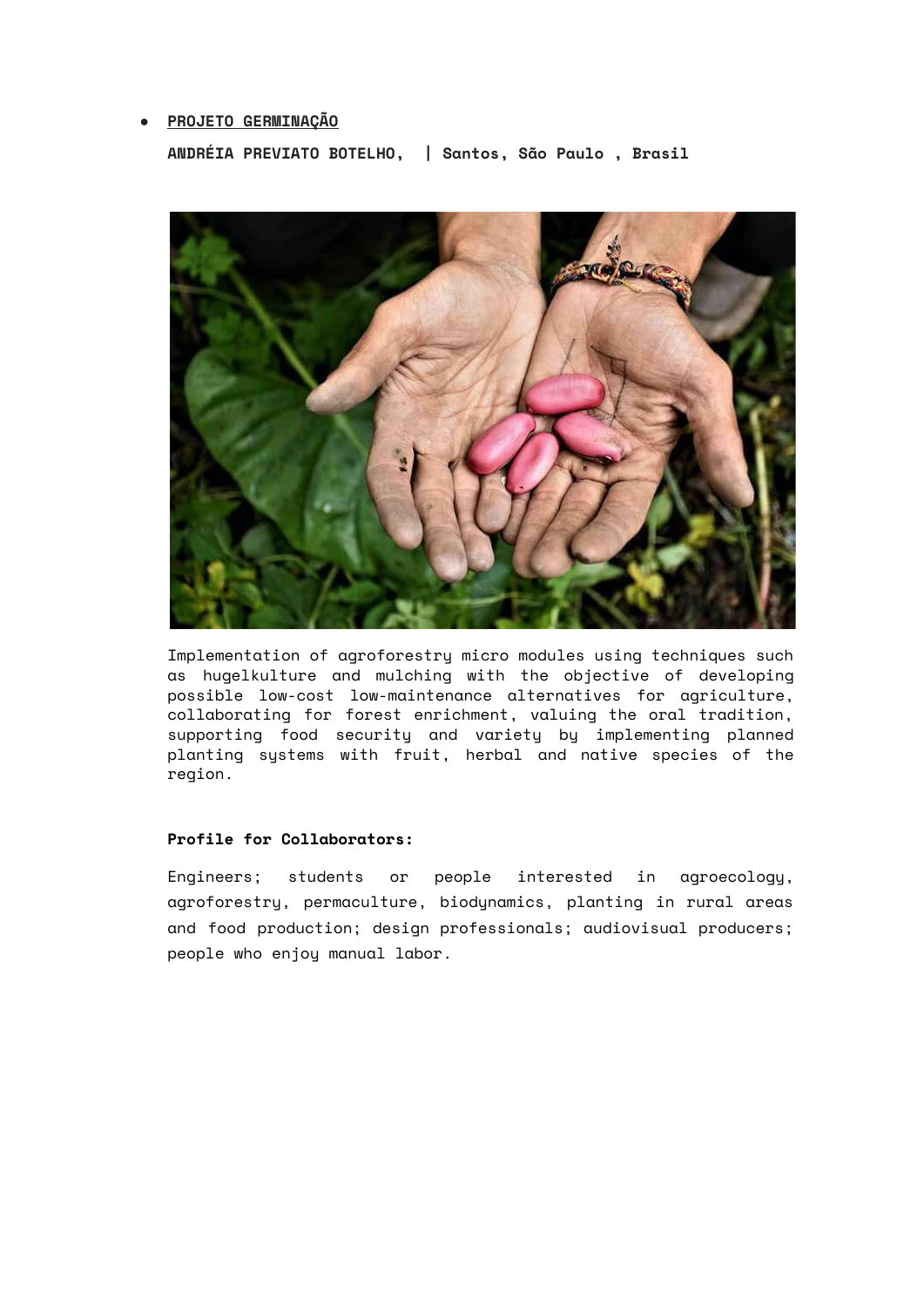# **● FERMENTADOS | COZINHA NÔMADE**

**DANIELA SERRUYA KOHN | Belo Horizonte, Minas Gerais, Brasil**



Create a Food and Beverage Fermentation Station by exchanging experiments and techniques through the cultivation, care and observation of the microbiomes of the food in the fermentation process. Work with the transformation of surpluses of unconventional vegetables and herbs into medicinal foods and artisan probiotics . As a result we will make an online publication with recipes based on fermentation.

#### **Profile for Collaborators:**

Farmers, cooks, artists, carpenters, biologists, students, food engineers, Serrinha residents, illustrators, web designers, and others interested in research.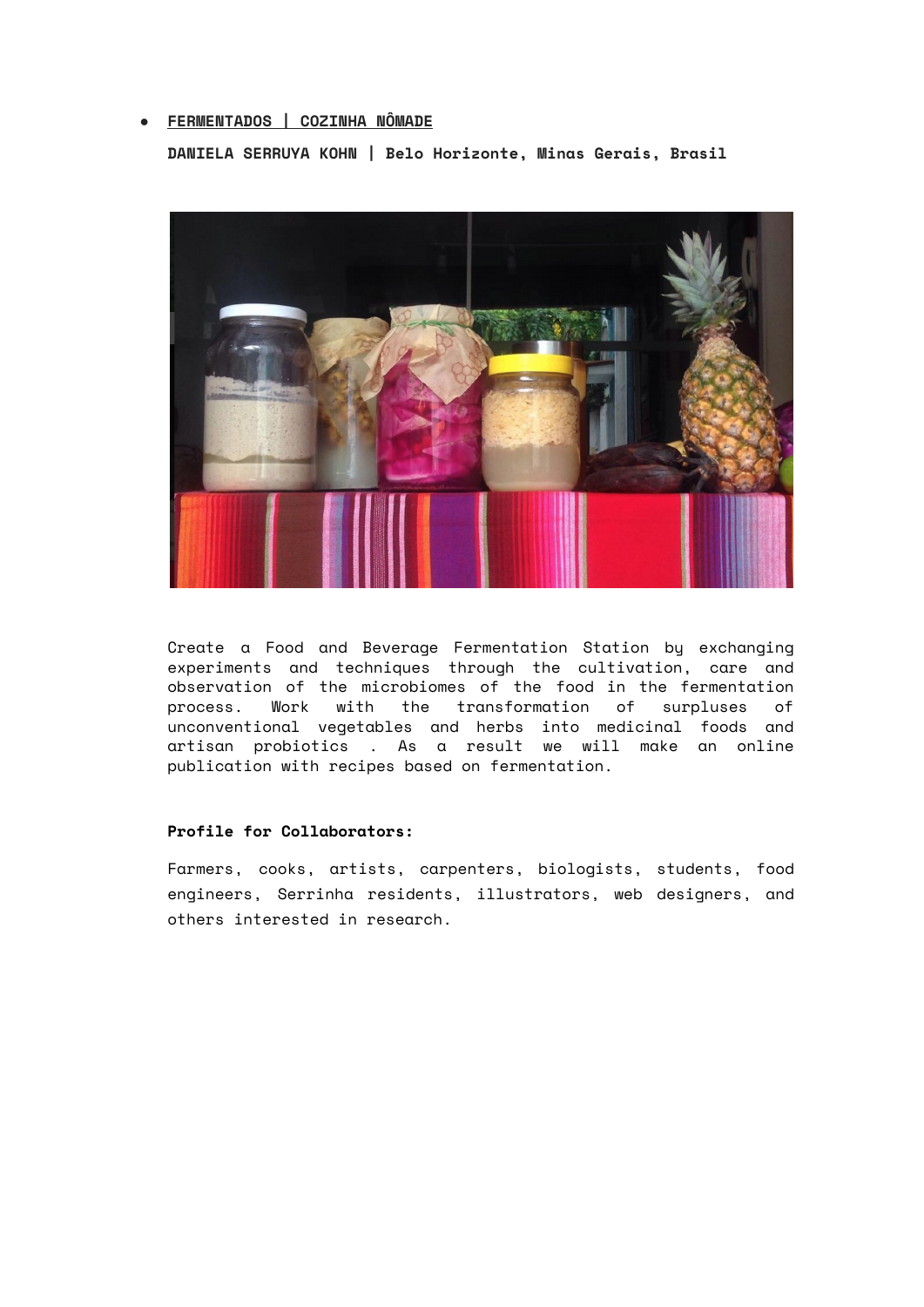#### **● ROTA-MNESIS**

**ANA HENRIQUES BROTAS | Lisboa, Portugal**



Since memories influence our perception of space, how is this process translated into a depiction?

Investigation of the intrinsic need to make and use maps in a rural iconographic reality, deeply intertwined with memory. Through a participatory and community-engaged methodology, this project intends to potentiate a pictorial language of spatial representation based on the empirical exploration of the local pedestrian routes.

# **Profile for Collaborators:**

People with experience or interest in a community and collaborative methodology. People with cartographic knowledge (technological-scientific notions); knowledge in the pictorial representation of space; knowledge of painting and drawing (of aesthetics, color, composition, techniques).